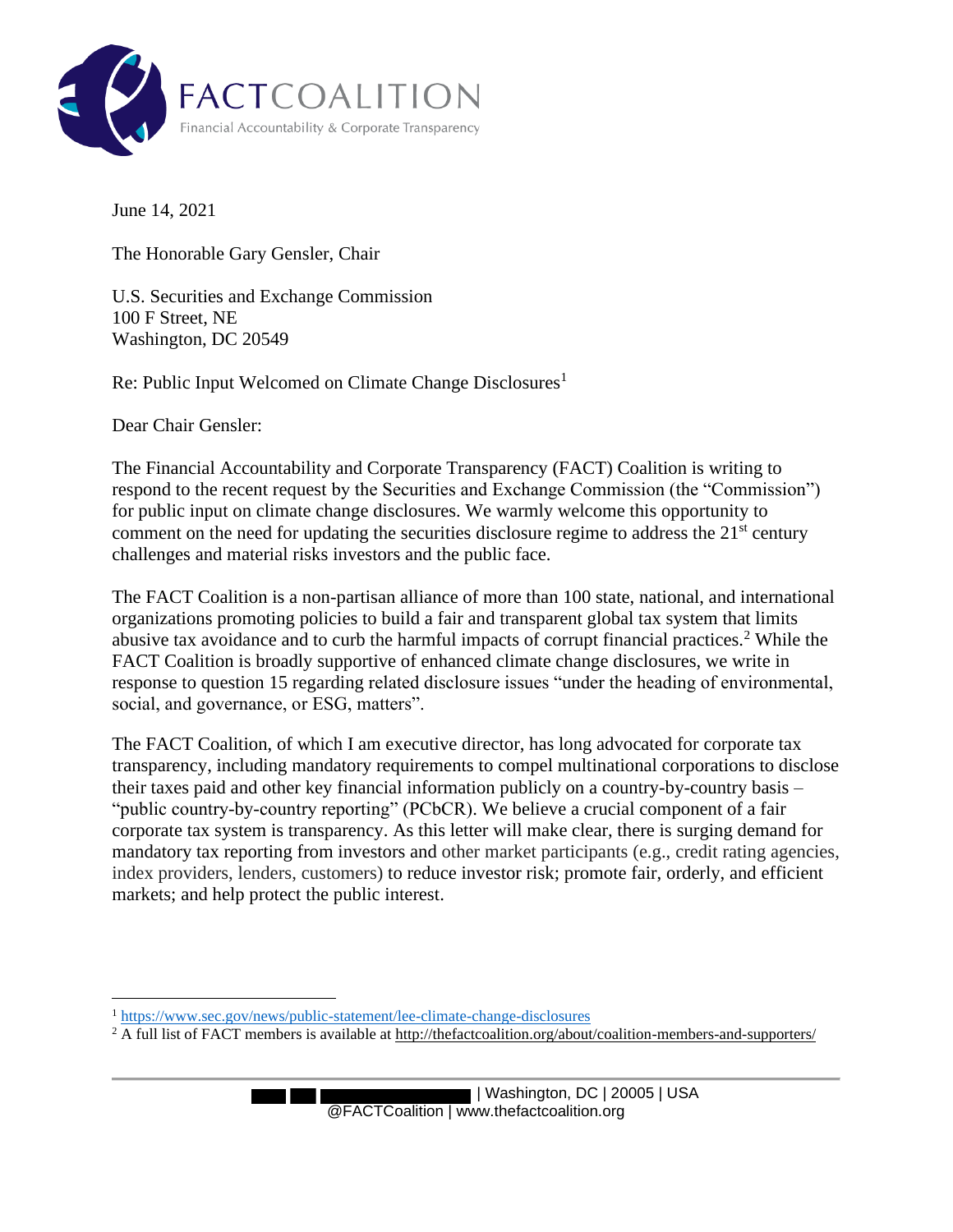#### **Multinational Tax Avoidance and Multinational Corporate Tax Secrecy**

Multinational corporations based in the United States and elsewhere have long used provisions in the global tax system to shift profits to low tax jurisdictions to avoid paying otherwise required taxes. IRS aggregate data show that U.S. multinationals booked 41 percent of their foreign profits in just 10 tax havens in 2017, a big leap from the 1990s.<sup>3</sup> Further, a 2018 report by the Institute for Taxation and Economic Policy showed 90 of the Fortune 500 companies paid nothing in tax; another 50 paid between 0 and 5 percent.<sup>4</sup>

Globally, a 2020 "State of Tax Justice" report by the Tax Justice Network estimates that tax havens have cost governments between \$245 billion annually in lost revenue from corporate  $taxation.<sup>5</sup> According to one academic study, profit shifting by multinational corporations costs$ the U.S. alone \$77 billion in lost tax revenue annually. <sup>6</sup> Recent changes to the tax code have also incentivized companies to move real assets and jobs offshore for tax purposes, undermining the U.S. economic recovery. In the developing world, multinational tax avoidance drains resources, making it harder for governments to grow sustainable economies, respond to national crises like the COVID-19 pandemic, and reduce dependence on the U.S. and other aid donors. Revenues lost by both developed and developing countries could be used to invest in infrastructure, climate mitigation and adaptation, and other public goods that are crucial elements of a stable operating environment for investors and multinational companies.

#### **Addressing Investor Risk through Public Country-by-Country Reporting (PCbCR)**

Multinational tax avoidance and profit shifting have risen to the top of the public policy agenda in the U.S. and other jurisdictions. Not only does tax avoidance expose corporations to the risk of increased tax enforcement, it also exposes them to changes in tax law. The recent declaration by G7 finance ministers agreeing on a global minimum effective corporate income tax, as well as the Biden Administration's "Made in America Tax Plan", among other potential changes, show that investors may be materially impacted by changes to international tax laws affecting their holdings.<sup>7</sup>

Information on a company's tax position and strategy are key for investor analysis. Without

<sup>&</sup>lt;sup>3</sup> Internal Revenue Service, "Table 1A: Country-by-Country Report (Form 8975): Tax Jurisdiction Information (Schedule A: Part I) by Major Geographic Region and Selected Tax Jurisdiction, Tax Year 2017", https://bit.ly/3dEQfmi.

<sup>4</sup> Matthew Gardner, Lorena Roque, Steve Wamhoff, "Corporate Tax Avoidance in the First Year of the Trump Tax Law", *Institute on Taxation and Economic Policy*, December 16, 2019; https://itep.org/corporate-tax-avoidance-inthe-first-year-of-the-trump-tax-law/.

<sup>5</sup> Tax Justice Network, The State of Tax Justice 2020. https://taxjustice net/reports/the-state-of-tax-justice-2020/ <sup>6</sup> Clausing, Kimberly. Five Lessons on Profit Shifting from the U.S. Country by Country Data, Tax Notes Federal, 169(9). 925-940, Nov. 2020. https://papers.ssrn.com/sol3/papers.cfm?abstract id=3736287

<sup>7</sup> See G7 Finance Ministers Communique https://home.treasury.gov/news/press-releases/jy0215 and the "Made in America Tax Plan" https://home.treasury.gov/system/files/136/MadeInAmericaTaxPlan Report.pdf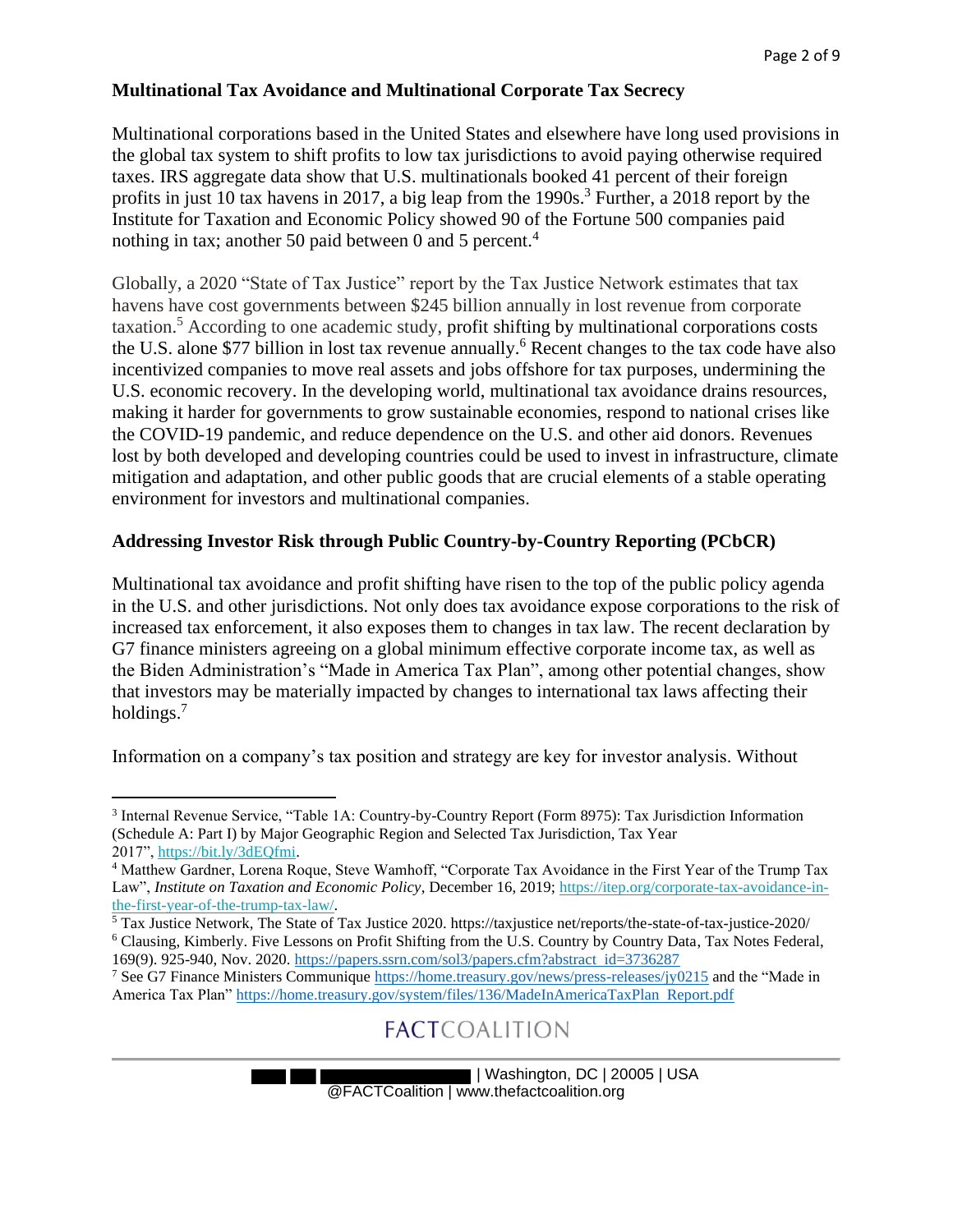public country-by-country reporting, investors are essentially "flying blind" and have no way to analyze the tax avoidance and profit shifting strategies of their holdings or how potential changes in tax rules may affect their returns to investors.

**To protect and inform investors and other market participants; promote fair, orderly, and efficient markets; and protect the public interest, the Commission should issue a rule to require public companies to report several tax and tax-related items on a country-bycountry basis including:** 

- revenues generated from transactions with other constituent entities;
- revenues not generated from transactions with other constituent entities;
- profit or loss before income tax;
- total income tax paid on a cash basis to all tax jurisdictions;
- total accrued tax expense recorded on taxable profits or losses;
- stated capital;
- total accumulated earnings;
- total number of employees on a full-time equivalent basis;
- a complete list of subsidiaries; and
- net book value of tangible assets, which, for purposes of this section, does not include cash or cash equivalents, intangibles, or financial assets.<sup>8</sup>

As a new report from the Center for American Progress makes clear, the Commission "has the ability and responsibility to require disclosures, including ESG-related disclosures, that would further its mission to protect investors; promote more fair, orderly, and efficient markets; promote capital formation; and protect the public interest."<sup>9</sup> This rule would ensure investors are provided with enough information to discern if the companies they are invested in are participating in corporate tax avoidance schemes, including artificially moving profits to low tax

https://web.law.duke.edu/sites/default/files/centers/gfmc/From-Laggard-to-Leader.pdf

<sup>8</sup> For additional information, see Gellasch, Tyler, and Reiners, Lee. "From Laggard to Leader: Updating the Securities Regulatory Framework to Better Meet the Needs of Investors and Society", A report from the Global Financial Markets Center at Duke Law, February 2021.

<sup>9</sup> Thornton, Alexandra, and Gellasch, Tyler. "The SEC Has Broad Authority To Require Climate and Other ESG Disclosures", Center for American Progress, June 10, 2021.

https://www.americanprogress.org/issues/economy/reports/2021/06/10/500352/sec-broad-authority-require-climateesg-disclosures/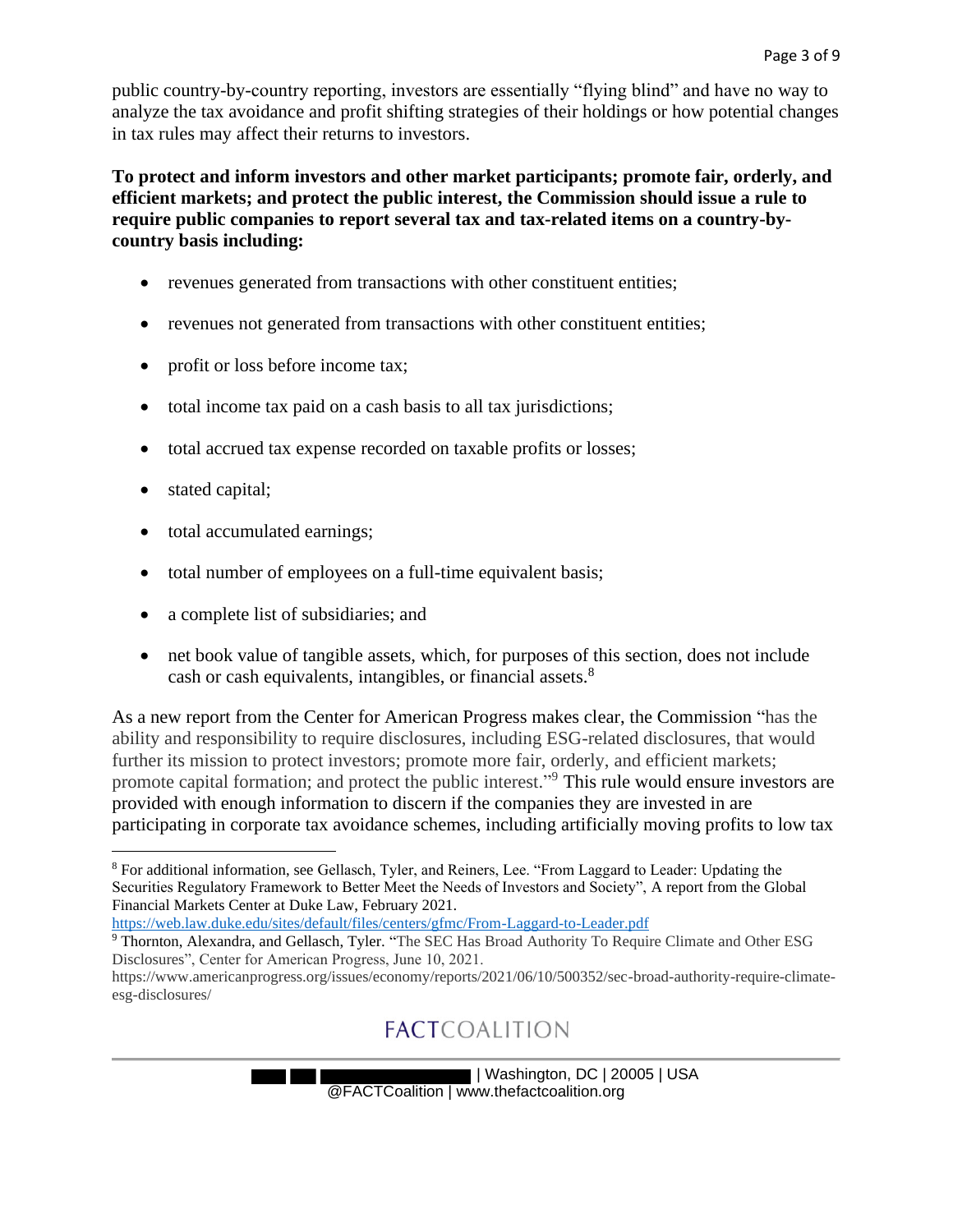jurisdictions ("tax havens"). Investors need greater transparency of multinational corporate tax practices to assess a company's financial, reputation and economic risks; gauge their level of risk tolerance; and make informed investment decisions. Information would also allow investors to engage with companies about their global tax strategies and degree of risk tolerance. Governments internationally are increasingly taking steps to close off multinational tax avoidance strategies and to increase tax enforcement. Without adequate information, investors may be unaware that companies are taking tax shortcuts that provide modest-short term gains but in the long-term, create uncertainty, instability, and damage the companies' long-term value.

Risky tax avoidance strategies can negatively impact companies and affect investors. For example, last November, a U.S. tax court said that Coca-Cola would owe the Internal Revenue Service (IRS) \$3.3 billion after getting caught on transfer pricing schemes to shift profits to lower-tax jurisdictions between the years 2007 and 2009.<sup>10</sup> In February, the company warned shareholders the company may be liable for as much as \$12 billion in taxes if the IRS uses the same logic in analyzing later years of tax payments.<sup>11</sup> Tax cases can take years to litigate and tie up corporate profits, creating uncertainty for investors over an extended period.

#### **Growing Investor, Lawmaker, Industry, and Public Support for Increased Tax Transparency**

Recent years have seen a growing trend to increase mandatory and voluntary PCbCR, including from investors, lawmakers, the public, and some multinationals companies themselves.

Investors are increasingly taking note of the material risks posed by aggressive tax avoidance strategies. In 2019, Investors representing over \$1 trillion in assets under management told the Financial Accounting Standards Board (FASB) that they want PCbCR included in an update to US accounting standards to help them assess these risks.<sup>12</sup> In the letter, the investors noted that:

There are numerous recent examples of multinational corporations at odds with tax authorities examples with which the Board is no doubt quite familiar, including Amazon, Apple, Caterpillar, Chevron, Facebook, Google, Hewlett-Packard, McDonald's, Microsoft, Nike, Shell, Starbucks, and many other multinationals. The evidence strongly suggests a growing trend toward government crackdowns on aggressive tax planning used by companies, not only to minimize their tax liability, but also to achieve hidden competitive advantages and even generate profits

<sup>&</sup>lt;sup>10</sup> Rubin, Richard. "Coca-Cola Improperly Shifted Profits Abroad, Tax Court Rules", Wall Street Journal, November 19, 2020.

https://www.wsj.com/articles/coca-cola-improperly-shifted-profits-abroad-tax-court-rules-11605738514 <sup>11</sup> The Coca-Cola Company. "Coca-Cola Reports Fourth-Quarter and Full Year 2020 Results", February 10, 2021.

https://www.coca-colacompany.com/press-releases/coca-cola-reports-fourth-quarter-2020-results <sup>12</sup> The FACT Coalition. "Investors Representing More Than \$1 Trillion in Assets Under Management Sent A Letter to FASB Supporting Country-by-Country Reporting", May 31, 2019.

https://thefactcoalition.org/investors-representing-more-than-1-trillion-in-assets-under-management-sent-a-letter-tofasb-supporting-country-by-country-reporting/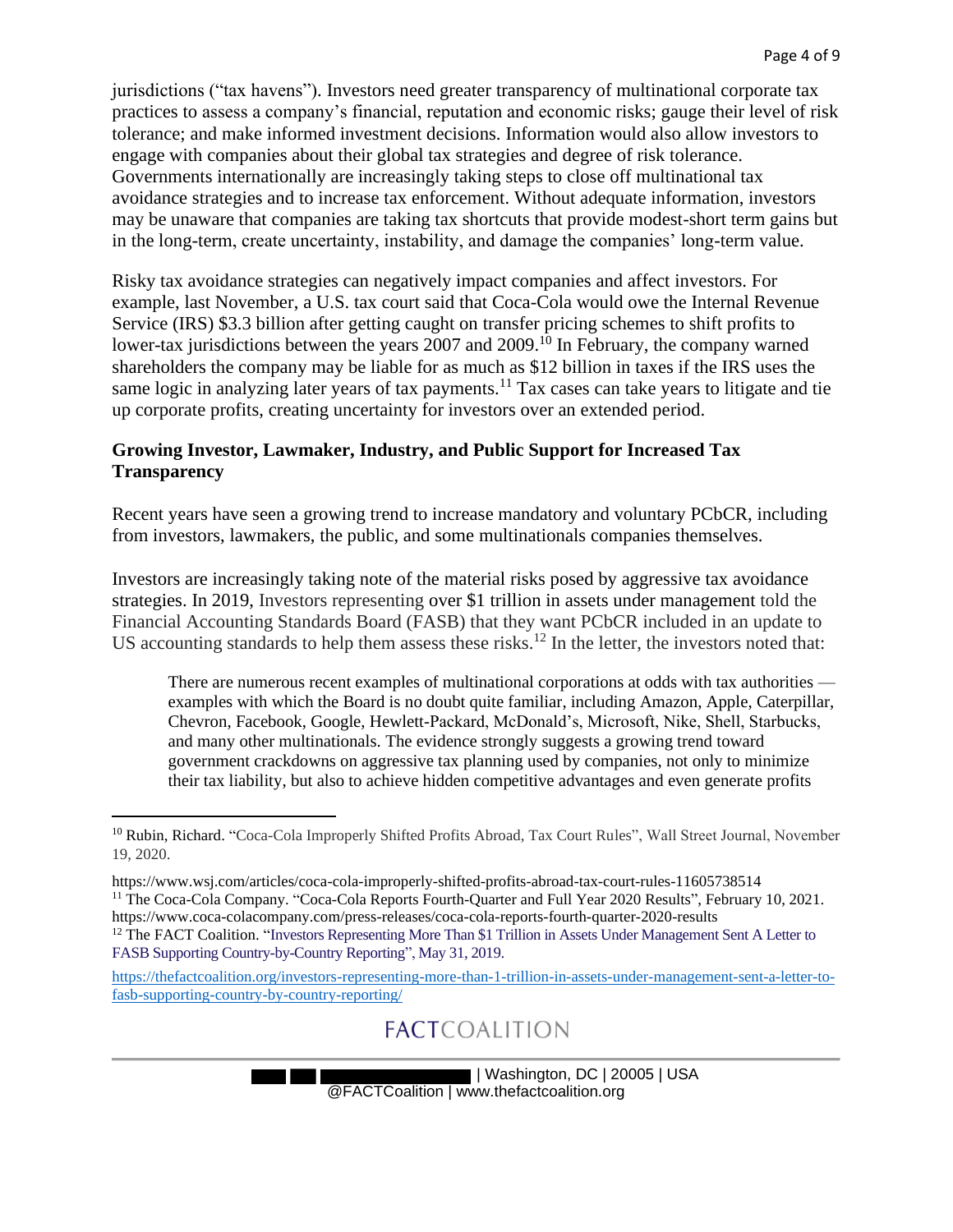through tax refunds and other tax benefits. Evidence also shows that when governments take action against high-risk corporate tax practices, the financial consequences for the affected corporations can be severe. Without adequate information, investors may be unaware that companies are taking tax risks that provide modest short-term benefits but create uncertainty and instability, ultimately affecting longer- term value.

More recently, investors worth trillions in assets under management provided submissions to an OECD consultation process in 2020 calling for PCbCR. In one submission, a group of investors told the OECD:

We believe it is time that members of the OECD Inclusive Framework move at all deliberate speed towards full publication of large companies' CbC reporting to provide us and other investors the information we need to make sound decisions when evaluating a corporation's ongoing profitability and financial risk on a country-by-country basis. This is an important strategic and policy matter for investors interested in long-term value creation.<sup>13</sup>

These investor submissions demonstrated that they are increasingly aware of the evidence that shows they bear the risks of companies engineering lower effective tax rates but receive no compensating return. One academic study demonstrated that, "allowing for industry norms and a host of firm characteristics, companies with lower effective tax rates have significantly higher levels of stock market risk."<sup>14</sup>

Investors have also called on lawmakers in the European Union and the U.S. Congress to enact strong PCbCR requirements. In the EU, PCbCR requirements have been in place for several years on the banking sector and, according to academic research, there has been significant changes in the tax behavior of covered banking institutions and they paid more taxes than before public Country by Country Reporting measures were introduced.<sup>15</sup> Earlier this month, negotiations between the European Parliament, Council, and Commission reached an agreement to expand PCbCR across all industry sectors and to require reporting across all EU member countries, the first time a jurisdiction has agreed to require a degree of PCbCR. In advance of the agreement, **investors with more than \$5.6 trillion in assets under management** called on the EU to implement full, global PCbCR.<sup>16</sup> In the letter, the investors argued that full PCbCR will enable investors to: "better assess tax risks and opportunities in their portfolio and provide visibility of high-risk transactions; examine the economic scale of operations in different jurisdictions, validate companies' commitments against tax avoidance and identify those that are

<sup>13</sup> "Investors Demand OECD Tax Transparency", Tax Justice Network, March 19, 2020.

https://taxjustice net/2020/03/19/investors-demand-oecd-tax-transparency/

<sup>14</sup> Brooks, Chris, et al. "Do Investors Care About Corporate Taxes?", Journal of Corporate Finance, June 2016.

<sup>&</sup>lt;sup>15</sup> Michael Overesch, and Hubertus Wolff, 'Does Country-by-Country Reporting Alleviate Corporate Tax Avoidance? Evidence from the European Banking Sector' (2018). https://ssrn.com/abstract=3075784 or http://dx.doi.org/10.2139/ssrn.3075784

<sup>&</sup>lt;sup>16</sup> Principles for Responsible Investment, "Public Country-by-Country Reporting Requirements in the EU", May 26, 2021.

https://dwtyzx6upklss.cloudfront net/Uploads/u/m/t/investorsignonletteronpubliccbcr\_signatories\_final\_758353.pdf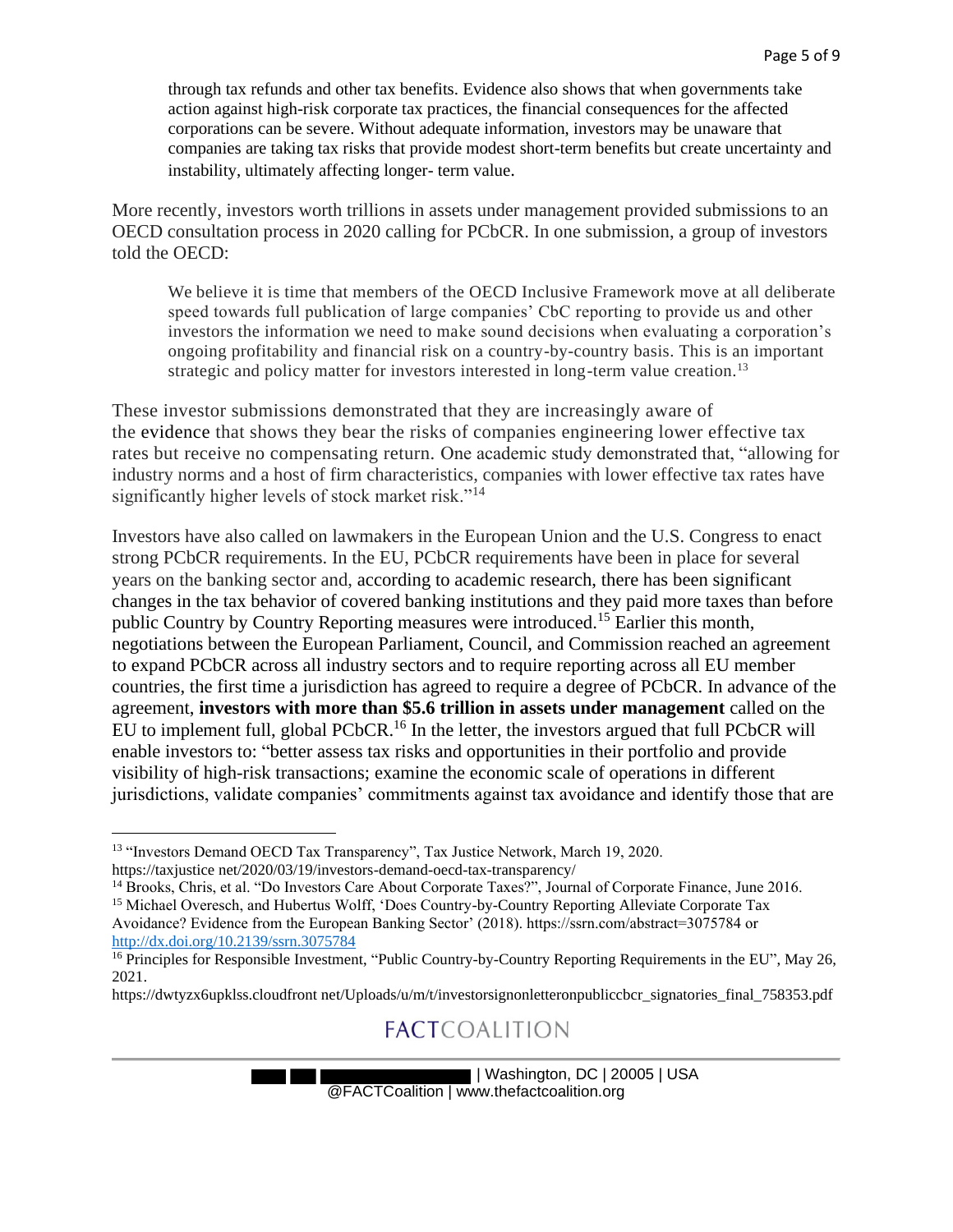ahead of the curve in terms of corporate tax responsibility; and raise questions with companies where tax structures and strategies do not align with economic value generated and therefore, facilitate more responsible corporate behavior."

In the U.S., Congress is considering requiring the Commission to mandate PCbCR for multinational companies through the Disclosure of Tax Havens and Outsourcing Act.<sup>17</sup> This legislation, introduced in both the House and Senate, has already passed out of the House Financial Services Committee, and is expected to receive a floor vote soon as part of a package of ESG disclosure requirements legislation. At the time of the introduction of the legislation, **investors with close to \$2.9 trillion in assets under management** wrote to Congress urging quick movement on the legislation.<sup>18</sup> As the investors note in their letter:

Investors require income and tax information at the country-by-country level to better understand a company's financial, reputational, and economic risks to make informed investment decisions. With global momentum growing to significantly change how multinational corporations are taxed – including through the Administration's tax change proposals and the OECD negotiations – investors now, more than ever, need information to inform them on how their holdings may be affected by changes to U.S. tax law … Currently, companies have access to revenue, profit, tax, and other information on a country-by-country level that investors do not have, putting their funds at risk.

Members of the small business community, along with a broad range of civil society and labor organizations, support PCbCR. A letter from U.S. small business groups notes that multinational companies can take advantage of tax avoidance strategies that they are not able to use.<sup>19</sup> "A lack of transparency in tax data likewise presents a major roadblock to better understanding how tax policies impact differing constituencies. We cannot even engage in an informed discussion. Multinational companies rely on the opacity of basic financial information to shift the tax burden to their competitors in the small business community, among others. What little information we do have suggests there is an enormous imbalance."

Beyond mandatory PCbCR approaches, on January 1 the Global Reporting Initiative (GRI), an "international independent standards organization that helps businesses, governments and other organizations understand and communicate their impacts on issues such as climate change, human

<sup>&</sup>lt;sup>17</sup> Senator Chris Van Hollen, "Van Hollen, Axne Introduce Bicameral Legislation to Provide Transparency on Corporate Use of Tax Havens, Offshoring of Jobs", May 11, 2021. https://www.vanhollen.senate.gov/news/pressreleases/van-hollen-axne-introduce-bicameral-legislation-to-provide-transparency-on-corporate-use-of-tax-havensoffshoring-of-jobs

<sup>&</sup>lt;sup>18</sup> The FACT Coalition, "66 Investors with \$2.9 trillion in Assets Under Management Show Support for the Disclosure of Tax Havens and Offshoring Act", May 17, 2021.

https://thefactcoalition.org/64-investors-with-nearly-2-9-trillion-in-assets-under-management-show-support-for-thedisclosure-of-tax-havens-and-offshoring-act/

<sup>&</sup>lt;sup>19</sup> Letter from the American Sustainable Business Council, Main Street Alliance, and Small Business Majority. https://thefactcoalition.org/small-businesses-seek-increased-competition-with-disclosures-of-tax-havens-andoffshoring-act/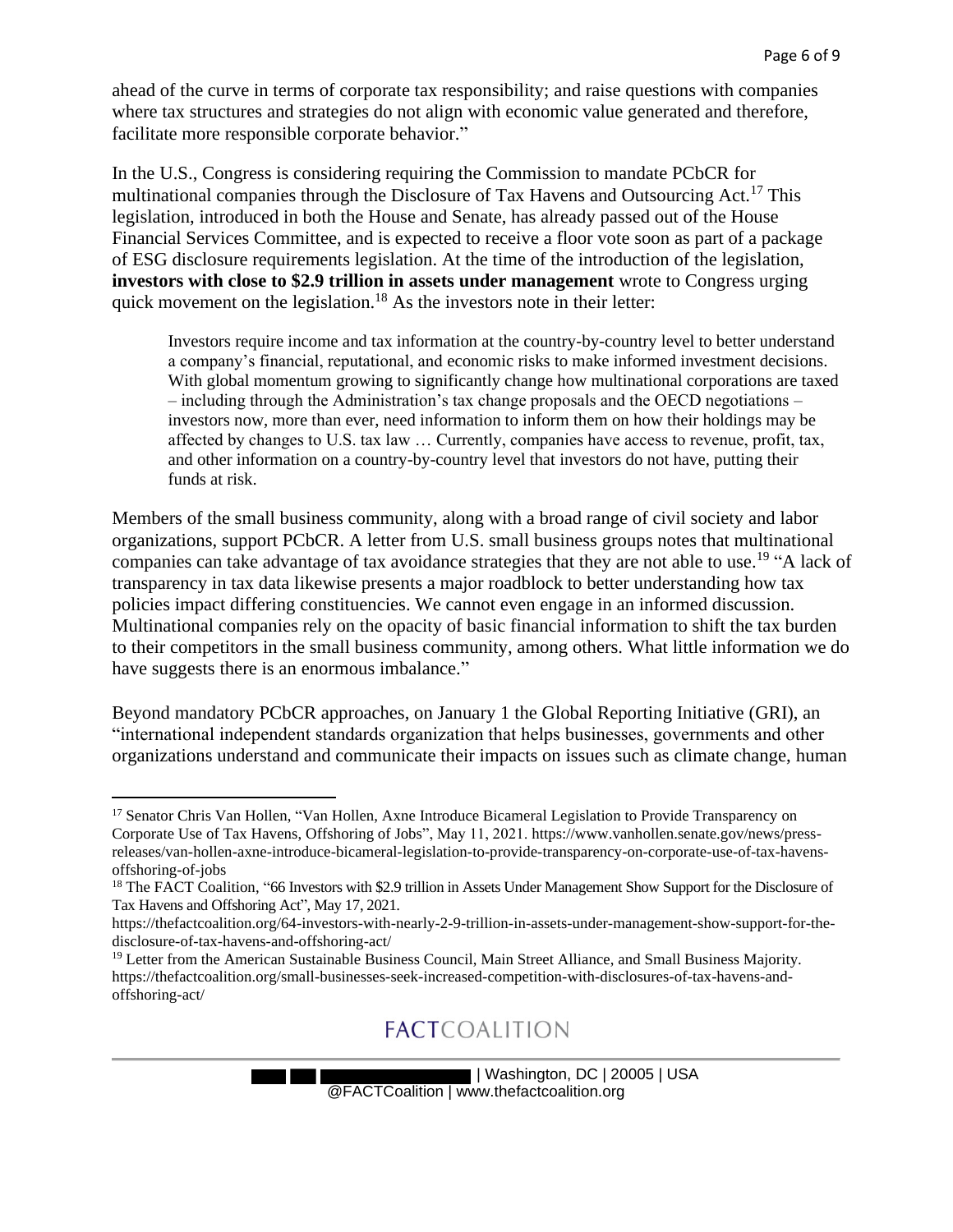rights and corruption" enacted a new tax reporting standard, the first "global reporting standard that supports public disclosure of a company's business activities and tax payments on a countryby-country basis".<sup>20</sup> The adoption came after a broad consultation process received a flood of supportive comments from investors with trillions of dollars in assets under management, civil society, Members of Congress, and some large businesses. While GRI's standards are technically voluntary, 75 percent of the world's largest companies that report their sustainability results use the GRI Standards — while 62 countries have policies that reference or require the use of the GRI Standards for sustainability reporting.

Large multinational companies are also showing the way through voluntary PCbCR disclosures. In 2019, Shell, the giant fossil fuel multinational, started issuing public country-by-country reports<sup>21</sup>, leading the Wall Street Journal to hail "the beginning of the end of tax secrecy".<sup>22</sup> Other major multinationals, such as Vodafone, mining giants BHP Billiton and Anglo American, Spanish oil multinational Repsol, and Danish energy company Orsted have followed suit.<sup>23</sup> Many multinationals are anticipating that public country-by-country reporting requirements will soon come into force. A 2020 survey by Deloitte found that over 70% agree or strongly agree that public reporting of country-by-country information will occur over the next few years.<sup>24</sup>

#### **The Benefits Outweigh the Costs**

Under the existing G20/OECD Inclusive Framework, governments have already agreed to require the largest multinational companies to report much if not all the information that would be included in a Commission rule on tax reporting at a country-by-country level to privately to tax authorities. In the US, the IRS is already receiving country-by-country reports from multinational companies with revenue above \$800 million per year. By utilizing an existing reporting framework, the reporting that could be required by a Commission rule, and that is required in the Disclosure of Tax Havens and Offshoring Act, would minimize costs or other burdens on multinational businesses. As described above, the benefits in terms of material information to investors and other market participants, such as investor analysts, credit rating agencies, index providers, lenders, and customers would be substantial. These disclosures would also benefit the public interest as government policy makers, such as those in the US Congress and Treasury

https://www.globalreporting.org/standards/standards-development/topic-standard-project-for-tax/

<sup>&</sup>lt;sup>20</sup> Global Reporting Initiative, "Topic Standard Project for Tax",

<sup>21</sup> Royal Dutch Shell, Tax Contribution Report, 2018. https://reports.shell.com/tax-contribution-

report/2018/servicepages/downloads/files/shell\_tax\_contribution\_report\_2018.pdf

<sup>&</sup>lt;sup>22</sup>Toplensky, Rochelle. "The Beginning of the End of Tax Transparency", Wall Street Journal, December 20, 2019. https://www.wsj.com/articles/the-beginning-of-the-end-of-tax-secrecy-11576837708

<sup>&</sup>lt;sup>23</sup> BHP Billiton, Economic Contribution Report 2020. https://www.bhp.com/our-approach/operating-withintegrity/tax-and-transparency/

<sup>&</sup>lt;sup>24</sup> Deloitte, "Finding opportunity in the midst of uncertainty: Deloitte's 2020 global survey results on the OECD's Base Erosion and Profit Shifting (BEPS) initiative and the next wave of Global Tax Reset", June 2020. https://www2.deloitte.com/content/dam/Deloitte/global/Documents/Tax/dttl-tax-beps-survey-2020-report.pdf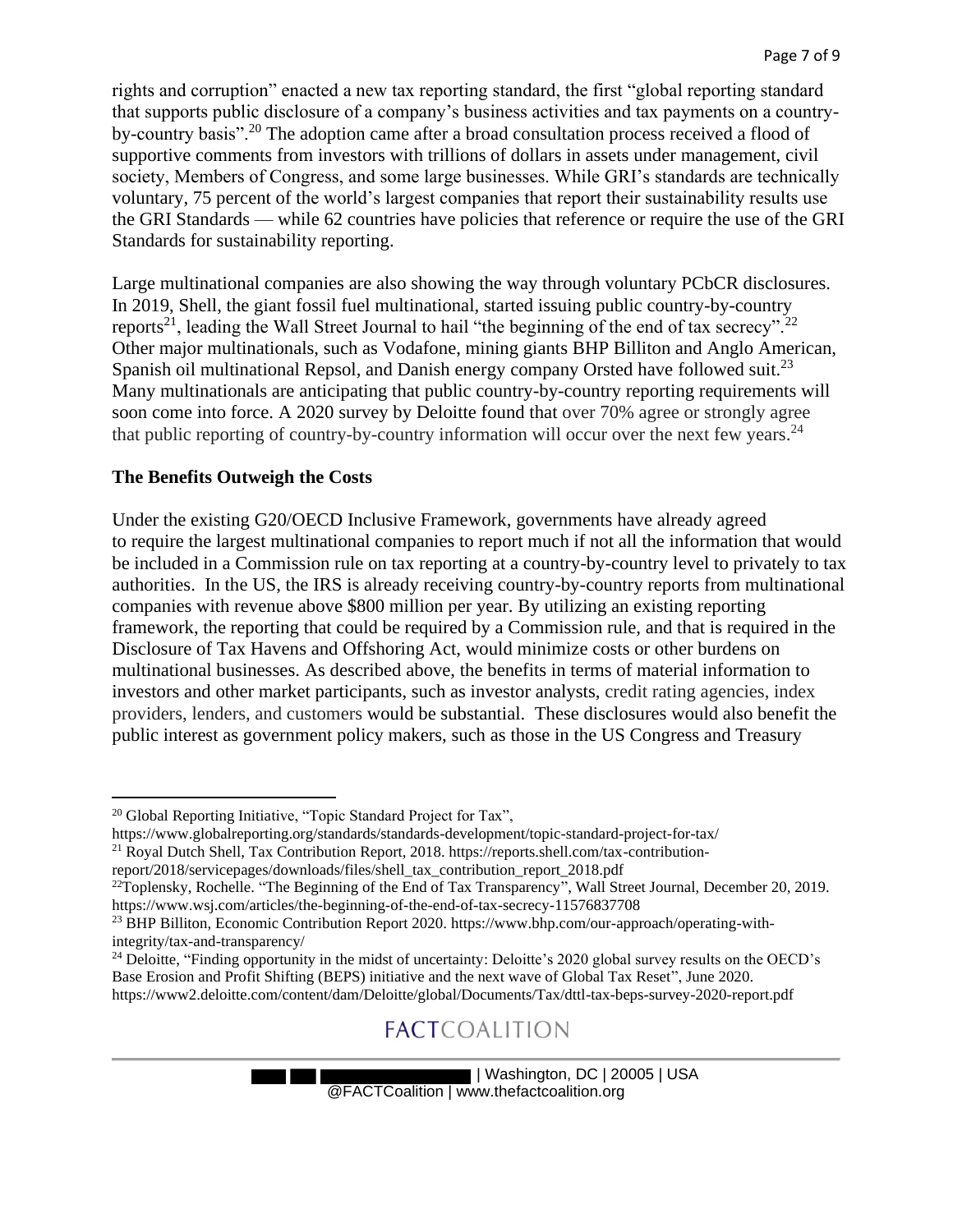Department, would be able to use disclosure to, for example, examine the effect of changes in the tax law on corporate behavior, including tax avoidance strategies.

#### **Tax Disclosures are a Necessary Complement to Climate Disclosures**

Tax disclosures are a necessary complement to climate disclosure and the need for society to address the climate crisis in at least two important ways.

First, investors are increasingly scrutinizing their portfolios to better understand climate risks and questionable or unsustainable tax treatment. When assessing potential climate risk related costs for fossil fuel companies, investors need a total picture of financial, economic, geopolitical, and reputational considerations facing such companies. Public country-by-country reporting by fossil fuel companies would allow investors, investor analysts, and other stakeholders to assess the extent to which tax avoidance and profit shifting contribute to the balance sheet of these companies.

Second, public country-by-country reporting would shine a light on the tax avoidance behavior of fossil fuel companies as well as other industries and contribute to an informed discussion on ways to minimize tax avoidance strategies and a global "race to the bottom" on corporate taxation. Increased government revenues from corporate taxation can be used to address and mitigate the impacts of climate change and to make the investments necessary for the energy transitions needed in both advanced and emerging economies to reduce greenhouse gas emissions.<sup>25</sup>

Corporate profit shifting to tax havens is estimated to cost governments \$245 billion in lost taxes each year.<sup>26</sup> Recent progress at the G-7 to agree on a corporate minimum tax may go a long way to reversing these losses.<sup>27</sup> A fraction of these lost revenues could be used to close the financing gap to meet the global target of \$100 billion to help developing countries deal with the impacts of climate change and transition their economies away from fossil fuels. Investors have an interest in governments having the resources needed to address the climate crisis and create stability and predictability in investment environments. Without these resources, multinational companies, and their investors, will face increasingly chaotic and unpredictable operating environments.

#### **Conclusion**

The FACT Coalition very much welcomes the SEC's initiatives to increase disclosures of financial risks and broader ESG disclosures. We agree with many investors that tax transparency is an

<sup>&</sup>lt;sup>25</sup> Gary, Ian, and Waskow, David. "Fair tax systems are vital for strong climate action", The Hill, April 28, 2021. https://thehill.com/opinion/energy-environment/550787-fair-tax-systems-are-vital-for-strong-climate-action?rl=1 <sup>26</sup> Tax Justice Network, The State of Tax Justice 2020. https://taxjustice net/reports/the-state-of-tax-justice-2020/

 $27$  The Tax Justice Network estimates that if the global minimum corporate tax rate were set at 21 percent

governments would gain an additional \$500 billion in tax revenue. https://taxjustice net/press/biden-tax-plan-canrecover-640bn-but-oecd-proposal-would-shrink-gains-and-reward-worst-perpetrators/